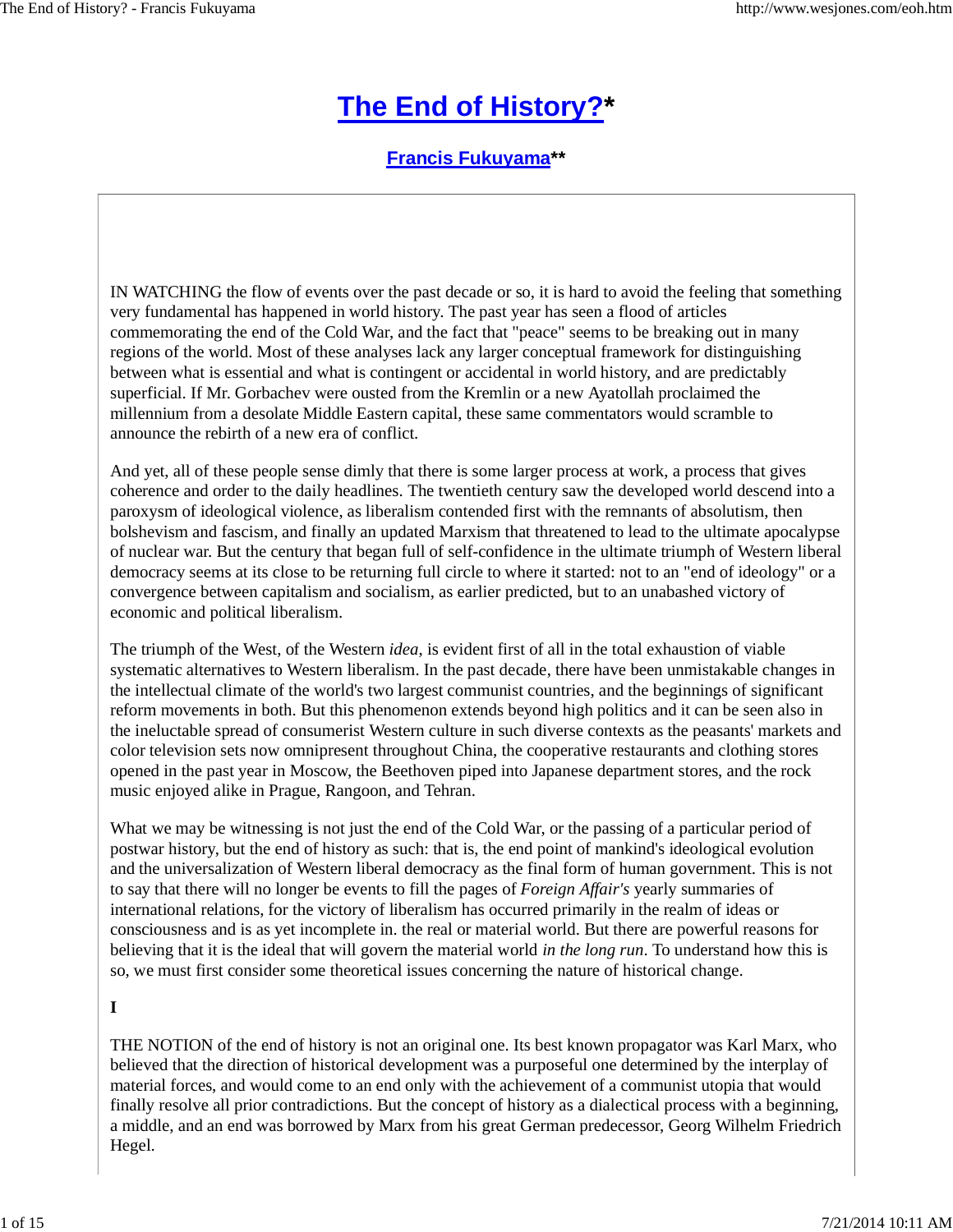For better or worse, much of Hegel's historicism has become part of our contemporary intellectual baggage. The notion that mankind has progressed through a series of primitive stages of consciousness on his path to the present, and that these stages corresponded to concrete forms of social organization, such as tribal, slave-owning, theocratic, and finally democratic-egalitarian societies, has become inseparable from the modern understanding of man. Hegel was the first philosopher to speak the language of modern social science, insofar as man for him was the product of his concrete historical and social environment and not, as earlier natural right theorists would have it, a collection of more or less fixed "natural" attributes. The mastery and transformation of man's natural environment through the application of science and technology was originally not a Marxist concept, but a Hegelian one. Unlike later historicists whose historical relativism degenerated into relativism tout court, however, Hegel believed that history culminated in an absolute moment - a moment in which a final, rational form of society and state became victorious.

It is Hegel's misfortune to be known now primarily as Marx's precursor; and it is our misfortune that few of us are familiar with Hegel's work from direct study, but only as it has been filtered through the distorting lens of Marxism. In France, however, there has been an effort to save Hegel from his Marxist interpreters and to resurrect him as the philosopher who most correctly speaks to our time. Among those modern French interpreters of Hegel, the greatest was certainly Alexandre Kojève, a brilliant Russian émigré who taught a highly influential series of seminars in Paris in the 1930s at the *Ecole Practique des Hautes Etudes*.[1] While largely unknown in the United States, Kojève had a major impact on the intellectual life of the continent. Among his students ranged such future luminaries as Jean-Paul Sartre on the Left and Raymond Aron on the Right; postwar existentialism borrowed many of its basic categories from Hegel via Kojève.

Kojève sought to resurrect the Hegel of the *Phenomenology of Mind*, the Hegel who proclaimed history to be at an end in 1806. For as early as this Hegel saw in Napoleon's defeat of the Prussian monarchy at the Battle of Jena the victory of the ideals of the French Revolution, and the imminent universalization of the state incorporating the principles of liberty and equality. Kojève, far from rejecting Hegel in light of the turbulent events of the next century and a half, insisted that the latter had been essentially correct.[2] The Battle of Jena marked the end of history because it was at that point that the *vanguard* of humanity (a term quite familiar to Marxists) actualized the principles of the French Revolution. While there was considerable work to be done after 1806 - abolishing slavery and the slave trade, extending the franchise to workers, women, blacks, and other racial minorities, etc. - the basic principles of the liberal democratic state could not be improved upon. The two world wars in this century and their attendant revolutions and upheavals simply had the effect of extending those principles spatially, such that the various provinces of human civilization were brought up to the level of its most advanced outposts, and of forcing those societies in Europe and North America at the vanguard of civilization to implement their liberalism more fully.

The state that emerges at the end of history is liberal insofar as it recognizes and protects through a system of law man's universal right to freedom, and democratic insofar as it exists only with the consent of the governed. For Kojève, this so-called "universal homogenous state" found real-life embodiment in the countries of postwar Western Europe - precisely those flabby, prosperous, self-satisfied, inward-looking, weak-willed states whose grandest project was nothing more heroic than the creation of the Common Market.[3] But this was only to be expected. For human history and the conflict that characterized it was based on the existence of "contradictions": primitive man's quest for mutual recognition, the dialectic of the master and slave, the transformation and mastery of nature, the struggle for the universal recognition of rights, and the dichotomy between proletarian and capitalist. But in the universal homogenous state, all prior contradictions are resolved and all human needs are satisfied. There is no struggle or conflict over "large" issues, and consequently no need for generals or statesmen; what remains is primarily economic activity. And indeed, Kojève's life was consistent with his teaching. Believing that there was no more work for philosophers as well, since Hegel (correctly understood) had already achieved absolute knowledge, Kojève left teaching after the war and spent the remainder of his life working as a bureaucrat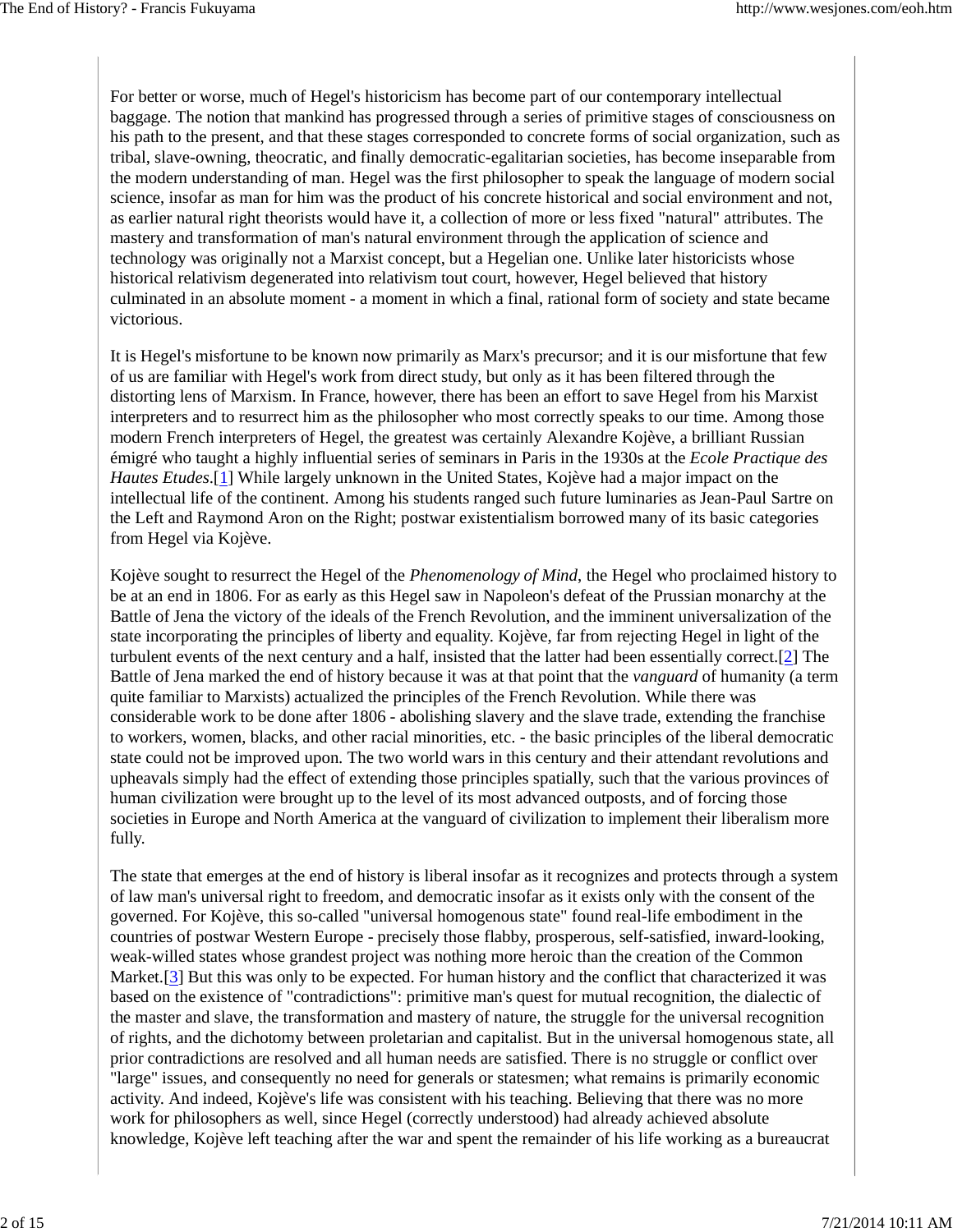in the European Economic Community, until his death in 1968.

To his contemporaries at mid-century, Kojève's proclamation of the end of history must have seemed like the typical eccentric solipsism of a French intellectual, coming as it did on the heels of World War II and at the very height of the Cold War. To comprehend how Kojève could have been so audacious as to assert that history has ended, we must first of all understand the meaning of Hegelian idealism.

## **II**

FOR HEGEL, the contradictions that drive history exist first of all in the realm of human consciousness, i.e. on the level of ideas[4] - not the trivial election year proposals of American politicians, but ideas in the sense of large unifying world views that might best be understood under the rubric of ideology. Ideology in this sense is not restricted to the secular and explicit political doctrines we usually associate with the term, but can include religion, culture, and the complex of moral values underlying any society as well.

Hegel's view of the relationship between the ideal and the real or material worlds was an extremely complicated one, beginning with the fact that for him the distinction between the two was only apparent.[5] He did not believe that the real world conformed or could be made to conform to ideological preconceptions of philosophy professors in any simpleminded way, or that the "material" world could not impinge on the ideal. Indeed, Hegel the professor was temporarily thrown out of work as a result of a very material event, the Battle of Jena. But while Hegel's writing and thinking could be stopped by a bullet from the material world, the hand on the trigger of the gun was motivated in turn by the ideas of liberty and equality that had driven the French Revolution.

For Hegel, all human behavior in the material world, and hence all human history, is rooted in a prior state of consciousness - an idea similar to the one expressed by John Maynard Keynes when he said that the views of men of affairs were usually derived from defunct economists and academic scribblers of earlier generations. This consciousness may not be explicit and self-aware, as are modern political doctrines, but may rather take the form of religion or simple cultural or moral habits. And yet this realm of consciousness in the long run necessarily becomes manifest in the material world, indeed creates the material world in its own image. Consciousness is cause and not effect, and can develop autonomously from the material world; hence the real subtext underlying the apparent jumble of current events is the history of ideology.

Hegel's idealism has fared poorly at the hands of later thinkers. Marx reversed the priority of the real and the ideal completely, relegating the entire realm of consciousness - religion, art, culture, philosophy itself to a "superstructure" that was determined entirely by the prevailing material mode of production. Yet another unfortunate legacy of Marxism is our tendency to retreat into materialist or utilitarian explanations of political or historical phenomena, and our disinclination to believe in the autonomous power of ideas. A recent example of this is Paul Kennedy's hugely successful *The Rise and Fall of the Great Powers*, which ascribes the decline of great powers to simple economic overextension. Obviously, this is true on some level: an empire whose economy is barely above the level of subsistence cannot bankrupt its treasury indefinitely. But whether a highly productive modern industrial society chooses to spend 3 or 7 percent of its GNP on defense rather than consumption is entirely a matter of that society's political priorities, which are in turn determined in the realm of consciousness.

The materialist bias of modern thought is characteristic not only of people on the Left who may be sympathetic to Marxism, but of many passionate anti-Marxists as well. Indeed, there is on the Right what one might label the Wall Street Journal school of deterministic materialism that discounts the importance of ideology and culture and sees man as essentially a rational, profit-maximizing individual. It is precisely this kind of individual and his pursuit of material incentives that is posited as the basis for economic life as such in economic textbooks.[6] One small example will illustrate the problematic character of such materialist views.

Max Weber begins his famous book, *The Protestant Ethic and the Spirit of Capitalism*, by noting the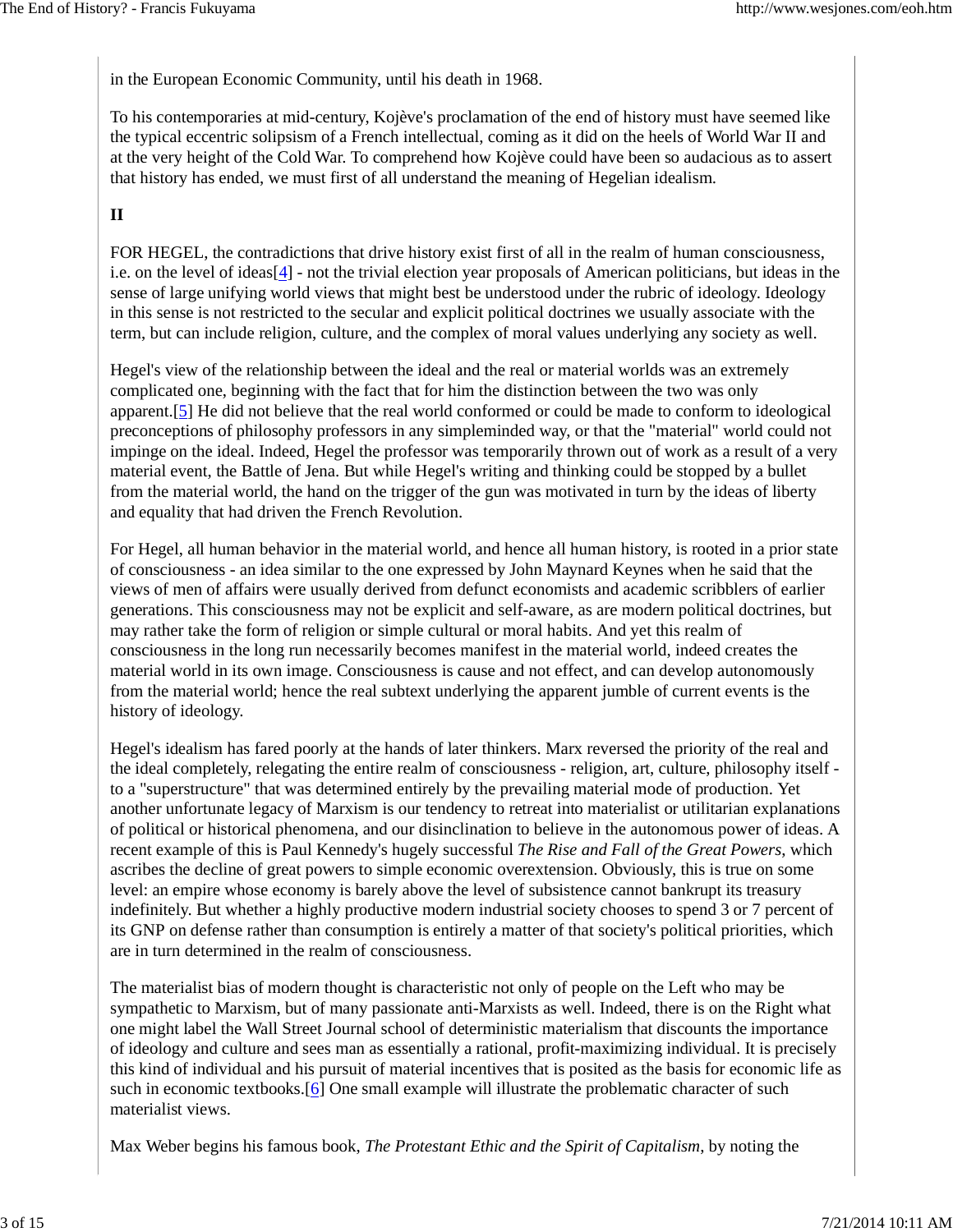different economic performance of Protestant and Catholic communities throughout Europe and America, summed up in the proverb that Protestants eat well while Catholics sleep well. Weber notes that according to any economic theory that posited man as a rational profit-maximizer, raising the piece-work rate should increase labor productivity. But in fact, in many traditional peasant communities, raising the piece-work rate actually had the opposite effect of *lowering* labor productivity: at the higher rate, a peasant accustomed to earning two and one-half marks per day found he could earn the same amount by working less, and did so because he valued leisure more than income. The choices of leisure over income, or of the militaristic life of the Spartan hoplite over the wealth of the Athenian trader, or even the ascetic life of the early capitalist entrepreneur over that of a traditional leisured aristocrat, cannot possibly be explained by the impersonal working of material forces, but come preeminently out of the sphere of consciousness what we have labeled here broadly as ideology. And indeed, a central theme of Weber's work was to prove that contrary to Marx, the material mode of production, far from being the "base," was itself a "superstructure" with roots in religion and culture, and that to understand the emergence of modern capitalism and the profit motive one had to study their antecedents in the realm of the spirit.

As we look around the contemporary world, the poverty of materialist theories of economic development is all too apparent. The *Wall Street Journal* school of deterministic materialism habitually points to the stunning economic success of Asia in the past few decades as evidence of the viability of free market economics, with the implication that all societies would see similar development were they simply to allow their populations to pursue their material self-interest freely. Surely free markets and stable political systems are a necessary precondition to capitalist economic growth. But just as surely the cultural heritage of those Far Eastern societies, the ethic of work and saving and family, a religious heritage that does not, like Islam, place restrictions on certain forms of economic behavior, and other deeply ingrained moral qualities, are equally important in explaining their economic performance.[7] And yet the intellectual weight of materialism is such that not a single respectable contemporary theory of economic development addresses consciousness and culture seriously as the matrix within which economic behavior is formed.

FAILURE to understand that the roots of economic behavior lie in the realm of consciousness and culture leads to the common mistake of attributing material causes to phenomena that are essentially ideal in nature. For example, it is commonplace in the West to interpret the reform movements first in China and most recently in the Soviet Union as the victory of the material over the ideal - that is, a recognition that ideological incentives could not replace material ones in stimulating a highly productive modern economy, and that if one wanted to prosper one had to appeal to baser forms of self-interest. But the deep defects of socialist economies were evident thirty or forty years ago to anyone who chose to look. Why was it that these countries moved away from central planning only in the 1980s' The answer must be found in the consciousness of the elites and leaders ruling them, who decided to opt for the "Protestant" life of wealth and risk over the "Catholic" path of poverty and security.[8] That change was in no way made inevitable by the material conditions in which either country found itself on the eve of the reform, but instead came about as the result of the victory of one idea over another.[9]

For Kojève, as for all good Hegelians, understanding the underlying processes of history requires understanding developments in the realm of consciousness or ideas, since consciousness will ultimately remake the material world in its own image. To say that history ended in 1806 meant that mankind's ideological evolution ended in the ideals of the French or American Revolutions: while particular regimes in the real world might not implement these ideals fully, their theoretical truth is absolute and could not be improved upon. Hence it did not matter to Kojève that the consciousness of the postwar generation of Europeans had not been universalized throughout the world; if ideological development had in fact ended, the homogenous state would eventually become victorious throughout the material world.

I have neither the space nor, frankly, the ability to defend in depth Hegel's radical idealist perspective. The issue is not whether Hegel's system was right, but whether his perspective might uncover the problematic nature of many materialist explanations we often take for granted. This is not to deny the role of material factors as such. To a literal-minded idealist, human society can be built around any arbitrary set of principles regardless of their relationship to the material world. And in fact men have proven themselves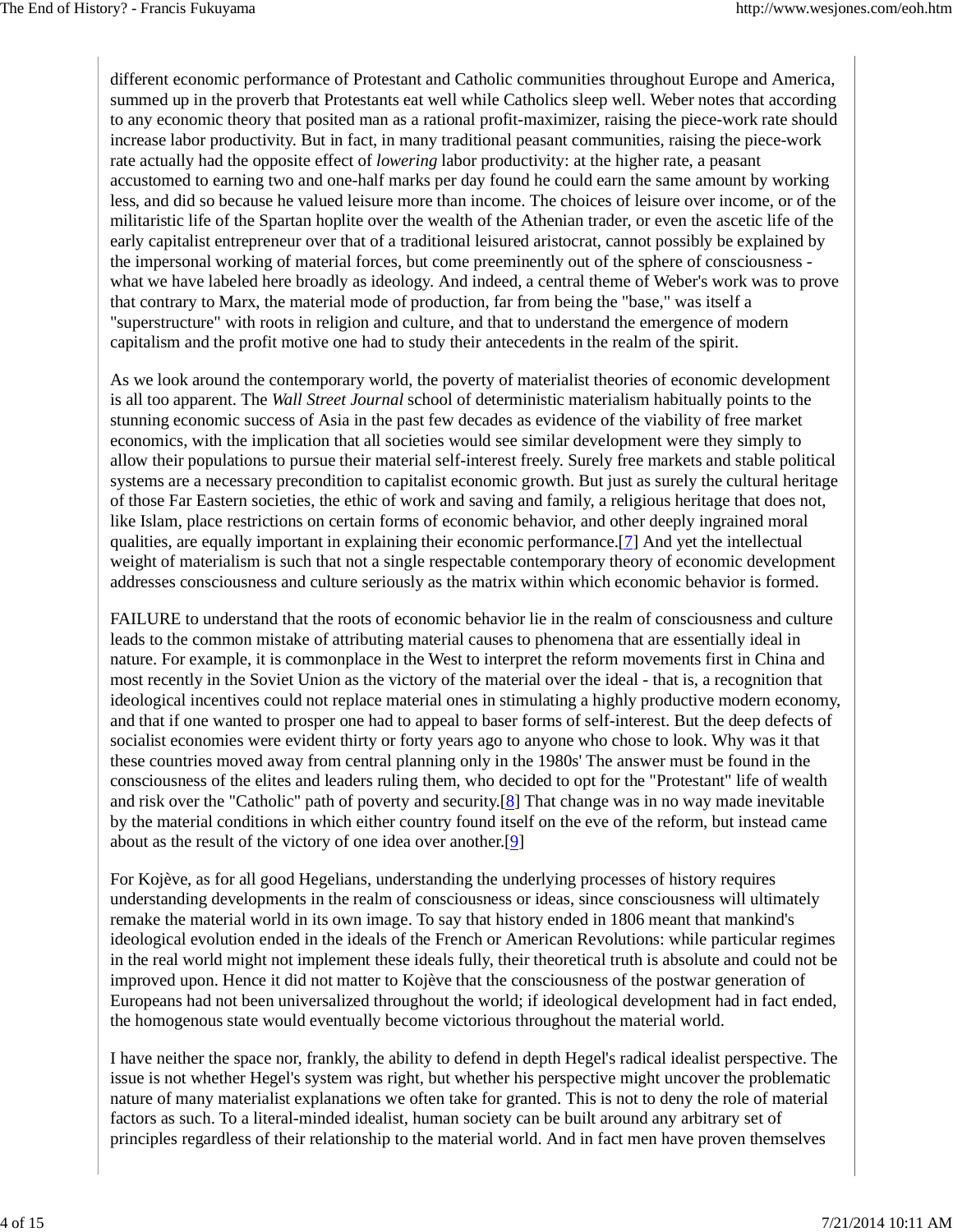able to endure the most extreme material hardships in the name of ideas that exist in the realm of the spirit alone, be it the divinity of cows or the nature of the Holy Trinity.[10]

But while man's very perception of the material world is shaped by his historical consciousness of it, the material world can clearly affect in return the viability of a particular state of consciousness. In particular, the spectacular abundance of advanced liberal economies and the infinitely diverse consumer culture made possible by them seem to both foster and preserve liberalism in the political sphere. I want to avoid the materialist determinism that says that liberal economics inevitably produces liberal politics, because I believe that both economics and politics presuppose an autonomous prior state of consciousness that makes them possible. But that state of consciousness that permits the growth of liberalism seems to stabilize in the way one would expect at the end of history if it is underwritten by the abundance of a modern free market economy. We might summarize the content of the universal homogenous state as liberal democracy in the political sphere combined with easy access to VCRs and stereos in the economic.

## **III**

HAVE WE in fact reached the end of history? Are there, in other words, any fundamental "contradictions" in human life that cannot be resolved in the context of modern liberalism, that would be resolvable by an alternative political-economic structure? If we accept the idealist premises laid out above, we must seek an answer to this question in the realm of ideology and consciousness. Our task is not to answer exhaustively the challenges to liberalism promoted by every crackpot messiah around the world, but only those that are embodied in important social or political forces and movements, and which are therefore part of world history. For our purposes, it matters very little what strange thoughts occur to people in Albania or Burkina Faso, for we are interested in what one could in some sense call the common ideological heritage of mankind.

In the past century, there have been two major challenges to liberalism, those of fascism and of communism. The former[11] saw the political weakness, materialism, anomie, and lack of community of the West as fundamental contradictions in liberal societies that could only be resolved by a strong state that forged a new "people" on the basis of national exclusiveness. Fascism was destroyed as a living ideology by World War II. This was a defeat, of course, on a very material level, but it amounted to a defeat of the idea as well. What destroyed fascism as an idea was not universal moral revulsion against it, since plenty of people were willing to endorse the idea as long as it seemed the wave of the future, but its lack of success. After the war, it seemed to most people that German fascism as well as its other European and Asian variants were bound to self-destruct. There was no material reason why new fascist movements could not have sprung up again after the war in other locales, but for the fact that expansionist ultranationalism, with its promise of unending conflict leading to disastrous military defeat, had completely lost its appeal. The ruins of the Reich chancellery as well as the atomic bombs dropped on Hiroshima and Nagasaki killed this ideology on the level of consciousness as well as materially, and all of the pro-fascist movements spawned by the German and Japanese examples like the Peronist movement in Argentina or Subhas Chandra Bose's Indian National Army withered after the war.

The ideological challenge mounted by the other great alternative to liberalism, communism, was far more serious. Marx, speaking Hegel's language, asserted that liberal society contained a fundamental contradiction that could not be resolved within its context, that between capital and labor, and this contradiction has constituted the chief accusation against liberalism ever since. But surely, the class issue has actually been successfully resolved in the West. As Kojève (among others) noted, the egalitarianism of modern America represents the essential achievement of the classless society envisioned by Marx. This is not to say that there are not rich people and poor people in the United States, or that the gap between them has not grown in recent years. But the root causes of economic inequality do not have to do with the underlying legal and social structure of our society, which remains fundamentally egalitarian and moderately redistributionist, so much as with the cultural and social characteristics of the groups that make it up, which are in turn the historical legacy of premodern conditions. Thus black poverty in the United States is not the inherent product of liberalism, but is rather the "legacy of slavery and racism" which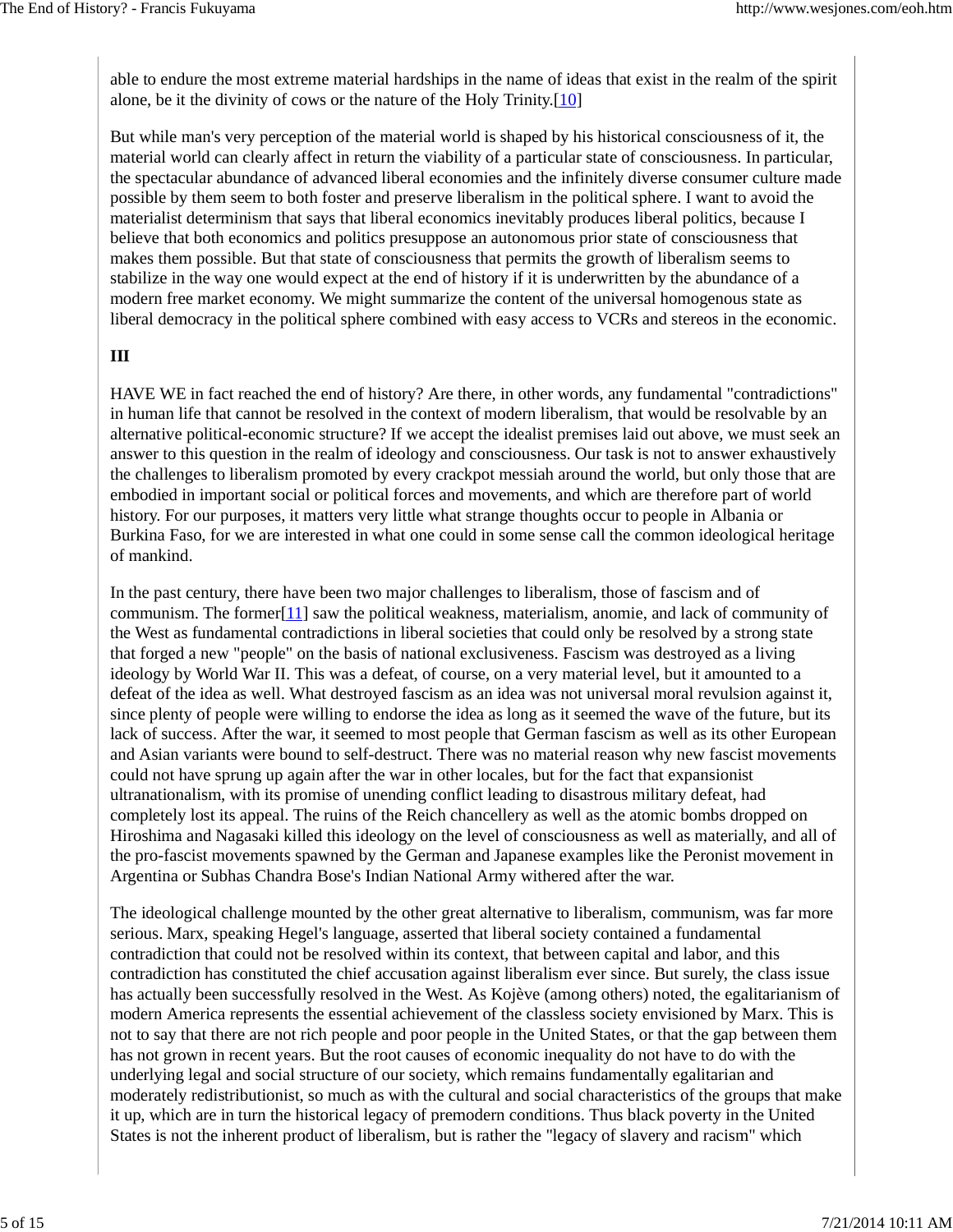persisted long after the formal abolition of slavery.

As a result of the receding of the class issue, the appeal of communism in the developed Western world, it is safe to say, is lower today than any time since the end of the First World War. This can he measured in any number of ways: in the declining membership and electoral pull of the major European communist parties, and their overtly revisionist programs; in the corresponding electoral success of conservative parties from Britain and Germany to the United States and Japan, which are unabashedly pro-market and anti-statist; and in an intellectual climate whose most "advanced" members no longer believe that bourgeois society is something that ultimately needs to be overcome. This is not to say that the opinions of progressive intellectuals in Western countries are not deeply pathological in any number of ways. But those who believe that the future must inevitably be socialist tend to be very old, or very marginal to the real political discourse of their societies.

0NE MAY argue that the socialist alternative was never terribly plausible for the North Atlantic world, and was sustained for the last several decades primarily by its success outside of this region. But it is precisely in the non-European world that one is most struck by the occurrence of major ideological transformations. Surely the most remarkable changes have occurred in Asia. Due to the strength and adaptability of the indigenous cultures there, Asia became a battleground for a variety of imported Western ideologies early in this century. Liberalism in Asia was a very weak reed in the period after World War I; it is easy today to forget how gloomy Asia's political future looked as recently as ten or fifteen years ago. It is easy to forget as well how momentous the outcome of Asian ideological struggles seemed for world political development as a whole.

The first Asian alternative to liberalism to be decisively defeated was the fascist one represented by Imperial Japan. Japanese fascism (like its German version) was defeated by the force of American arms in the Pacific war, and liberal democracy was imposed on Japan by a victorious United States. Western capitalism and political liberalism when transplanted to Japan were adapted and transformed by the Japanese in such a way as to be scarcely recognizable.[12] Many Americans are now aware that Japanese industrial organization is very different from that prevailing in the United States or Europe, and it is questionable what relationship the factional maneuvering that takes place with the governing Liberal Democratic Party bears to democracy. Nonetheless, the very fact that the essential elements of economic and political liberalism have been so successfully grafted onto uniquely Japanese traditions and institutions guarantees their survival in the long run. More important is the contribution that Japan has made in turn to world history by following in the footsteps of the United States to create a truly universal consumer culture that has become both a symbol and an underpinning of the universal homogenous state. V.S. Naipaul traveling in Khomeini's Iran shortly after the revolution noted the omnipresent signs advertising the products of Sony, Hitachi, and JVC, whose appeal remained virtually irresistible and gave the lie to the regime's pretensions of restoring a state based on the rule of the *Shariah*. Desire for access to the consumer culture, created in large measure by Japan, has played a crucial role in fostering the spread of economic liberalism throughout Asia, and hence in promoting political liberalism as well.

The economic success of the other newly industrializing countries (NICs) in Asia following on the example of Japan is by now a familiar story. What is important from a Hegelian standpoint is that political liberalism has been following economic liberalism, more slowly than many had hoped but with seeming inevitability. Here again we see the victory of the idea of the universal homogenous state. South Korea had developed into a modern, urbanized society with an increasingly large and well-educated middle class that could not possibly be isolated from the larger democratic trends around them. Under these circumstances it seemed intolerable to a large part of this population that it should be ruled by an anachronistic military regime while Japan, only a decade or so ahead in economic terms, had parliamentary institutions for over forty years. Even the former socialist regime in Burma, which for so many decades existed in dismal isolation from the larger trends dominating Asia, was buffeted in the past year by pressures to liberalize both its economy and political system. It is said that unhappiness with strongman Ne Win began when a senior Burmese officer went to Singapore for medical treatment and broke down crying when he saw how far socialist Burma had been left behind by its ASEAN neighbors.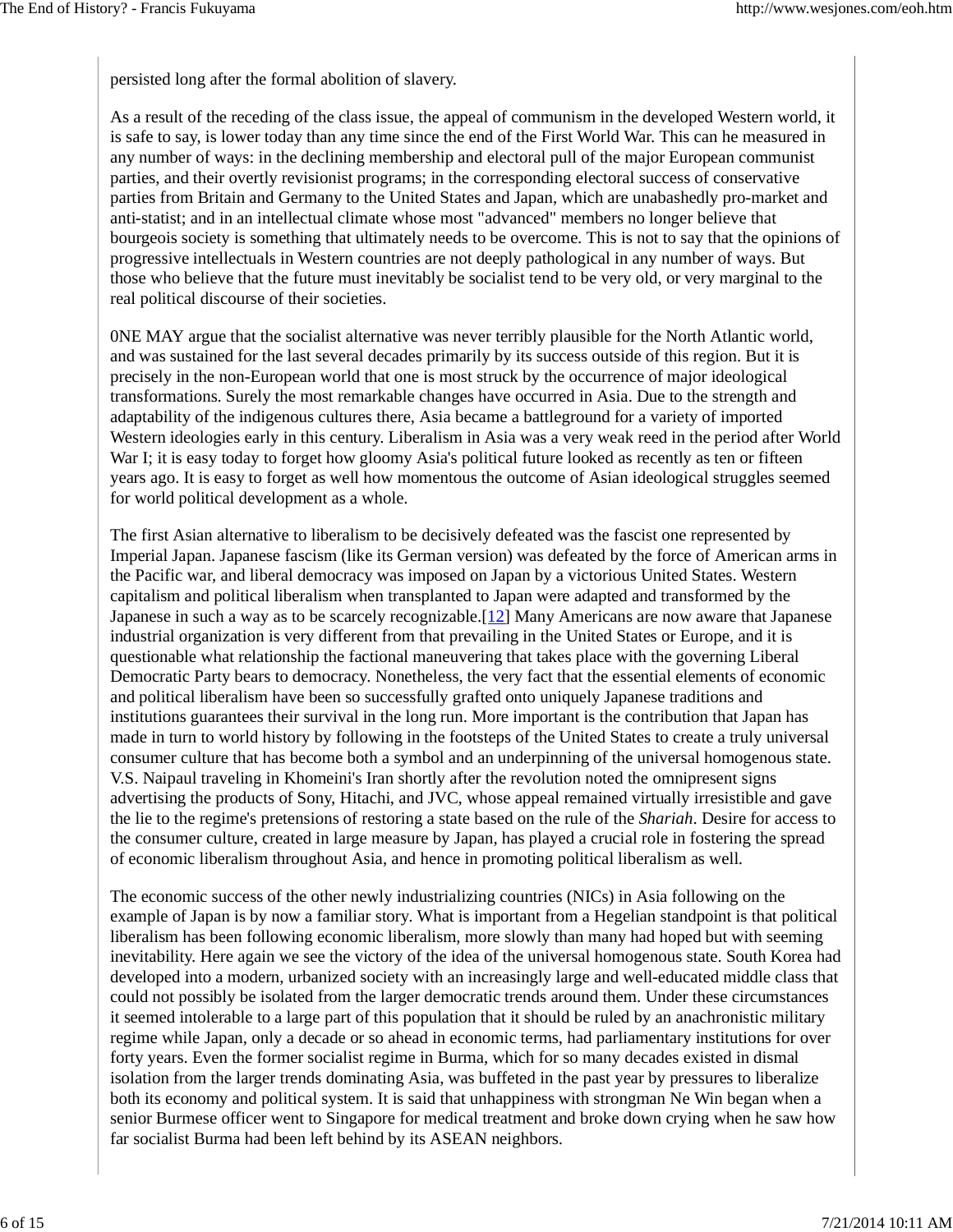BUT THE power of the liberal idea would seem much less impressive if it had not infected the largest and oldest culture in Asia, China. The simple existence of communist China created an alternative pole of ideological attraction, and as such constituted a threat to liberalism. But the past fifteen years have seen an almost total discrediting of Marxism-Leninism as an economic system. Beginning with the famous third plenum of the Tenth Central Committee in 1978, the Chinese Communist party set about decollectivizing agriculture for the 800 million Chinese who still lived in the countryside. The role of the state in agriculture was reduced to that of a tax collector, while production of consumer goods was sharply increased in order to give peasants a taste of the universal homogenous state and thereby an incentive to work. The reform doubled Chinese grain output in only five years, and in the process created for Deng Xiaoping a solid political base from which he was able to extend the reform to other parts of the economy. Economic Statistics do not begin to describe the dynamism, initiative, and openness evident in China since the reform began.

China could not now be described in any way as a liberal democracy. At present, no more than 20 percent of its economy has been marketized, and most importantly it continues to be ruled by a self-appointed Communist party which has given no hint of wanting to devolve power. Deng has made none of Gorbachev's promises regarding democratization of the political system and there is no Chinese equivalent of *glasnost.* The Chinese leadership has in fact been much more circumspect in criticizing Mao and Maoism than Gorbachev with respect to Brezhnev and Stalin, and the regime continues to pay lip service to Marxism-Leninism as its ideological underpinning. But anyone familiar with the outlook and behavior of the new technocratic elite now governing China knows that Marxism and ideological principle have become virtually irrelevant as guides to policy, and that bourgeois consumerism has a real meaning in that country for the first time since the revolution. The various slowdowns in the pace of reform, the campaigns against "spiritual pollution" and crackdowns on political dissent are more properly seen as tactical adjustments made in the process of managing what is an extraordinarily difficult political transition. By ducking the question of political reform while putting the economy on a new footing, Deng has managed to avoid the breakdown of authority that has accompanied Gorbachev's *perestroika*. Yet the pull of the liberal idea continues to be very strong as economic power devolves and the economy becomes more open to the outside world. There are currently over 20,000 Chinese students studying in the U.S. and other Western countries, almost all of them the children of the Chinese elite. It is hard to believe that when they return home to run the country they will be content for China to be the only country in Asia unaffected by the larger democratizing trend. The student demonstrations in Beijing that broke out first in December 1986 and recurred recently on the occasion of Hu Yao-bang's death were only the beginning of what will inevitably be mounting pressure for change in the political system as well.

What is important about China from the standpoint of world history is not the present state of the reform or even its future prospects. The central issue is the fact that the People's Republic of China can no longer act as a beacon for illiberal forces around the world, whether they be guerrillas in some Asian jungle or middle class students in Paris. Maoism, rather than being the pattern for Asia's future, became an anachronism, and it was the mainland Chinese who in fact were decisively influenced by the prosperity and dynamism of their overseas co-ethnics - the ironic ultimate victory of Taiwan.

Important as these changes in China have been, however, it is developments in the Soviet Union - the original "homeland of the world proletariat" - that have put the final nail in the coffin of the Marxist-Leninist alternative to liberal democracy. It should be clear that in terms of formal institutions, not much has changed in the four years since Gorbachev has come to power: free markets and the cooperative movement represent only a small part of the Soviet economy, which remains centrally planned; the political system is still dominated by the Communist party, which has only begun to democratize internally and to share power with other groups; the regime continues to assert that it is seeking only to modernize socialism and that its ideological basis remains Marxism-Leninism; and, finally, Gorbachev faces a potentially powerful conservative opposition that could undo many of the changes that have taken place to date. Moreover, it is hard to be too sanguine about the chances for success of Gorbachev's proposed reforms, either in the sphere of economics or politics. But my purpose here is not to analyze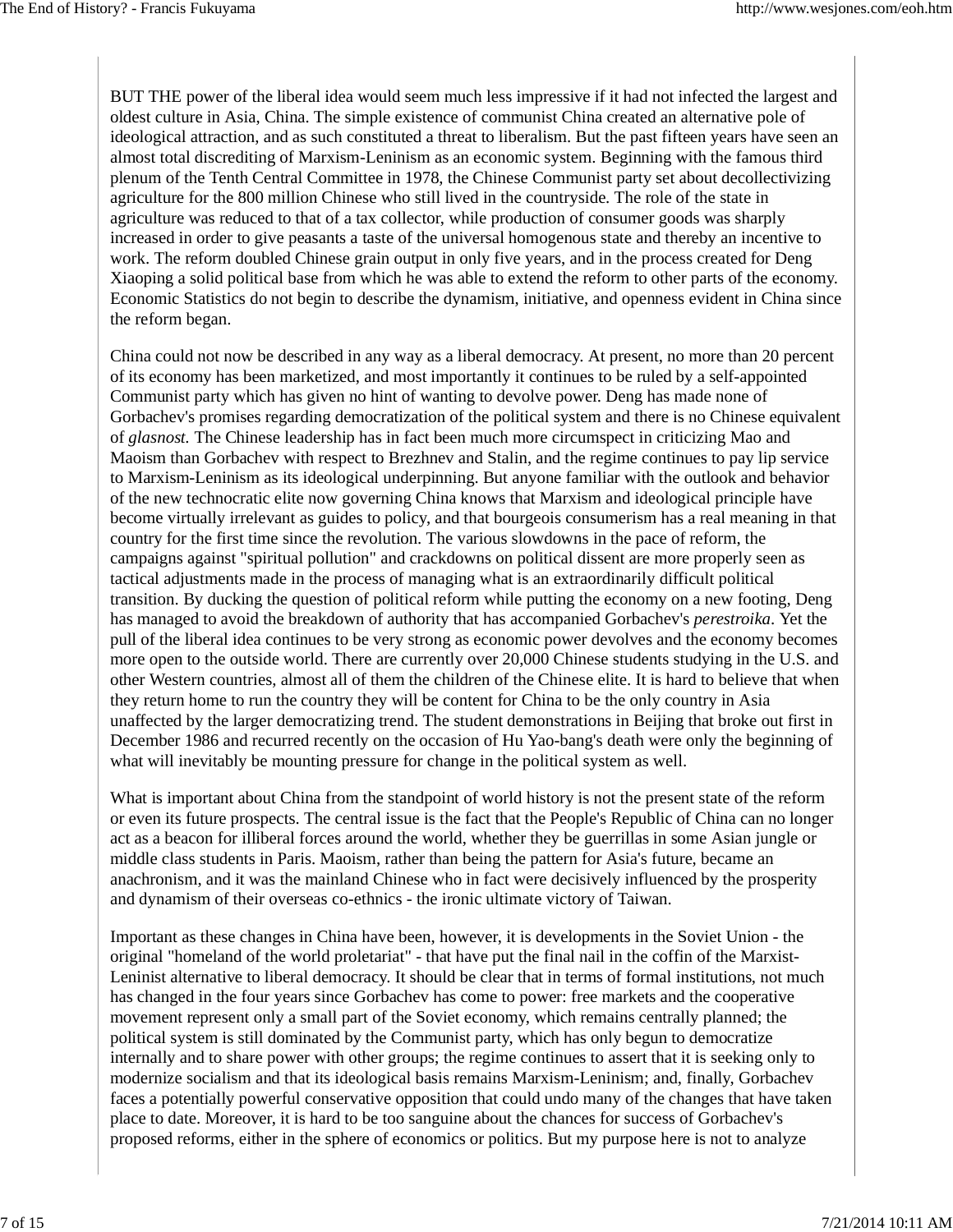events in the short-term, or to make predictions for policy purposes, but to look at underlying trends in the sphere of ideology and consciousness. And in that respect, it is clear that an astounding transformation has occurred.

Émigrés from the Soviet Union have been reporting for at least the last generation now that virtually nobody in that country truly believed in Marxism-Leninism any longer, and that this was nowhere more true than in the Soviet elite, which continued to mouth Marxist slogans out of sheer cynicism. The corruption and decadence of the late Brezhnev-era Soviet state seemed to matter little, however, for as long as the state itself refused to throw into question any of the fundamental principles underlying Soviet society, the system was capable of functioning adequately out of sheer inertia and could even muster some dynamism in the realm of foreign and defense policy. Marxism-Leninism was like a magical incantation which, however absurd and devoid of meaning, was the only common basis on which the elite could agree to rule Soviet society.

WHAT HAS happened in the four years since Gorbachev's coming to power is a revolutionary assault on the most fundamental institutions and principles of Stalinism, and their replacement by other principles which do not amount to liberalism per se but whose only connecting thread is liberalism. This is most evident in the economic sphere, where the reform economists around Gorbachev have become steadily more radical in their support for free markets, to the point where some like Nikolai Shmelev do not mind being compared in public to Milton Friedman. There is a virtual consensus among the currently dominant school of Soviet economists now that central planning and the command system of allocation are the root cause of economic inefficiency, and that if the Soviet system is ever to heal itself, it must permit free and decentralized decision-making with respect to investment, labor, and prices. After a couple of initial years of ideological confusion, these principles have finally been incorporated into policy with the promulgation of new laws on enterprise autonomy, cooperatives, and finally in 1988 on lease arrangements and family farming. There are, of course, a number of fatal flaws in the current implementation of the reform, most notably the absence of a thoroughgoing price reform. But the problem is no longer a conceptual one: Gorbachev and his lieutenants seem to understand the economic logic of marketization well enough, but like the leaders of a Third World country facing the IMF, are afraid of the social consequences of ending consumer subsidies and other forms of dependence on the state sector.

In the political sphere, the proposed changes to the Soviet constitution, legal system, and party rules amount to much less than the establishment of a liberal state. Gorbachev has spoken of democratization primarily in the sphere of internal party affairs, and has shown little intention of ending the Communist party's monopoly of power; indeed, the political reform seeks to legitimize and therefore strengthen the CPSU'S rule.[13] Nonetheless, the general principles underlying many of the reforms - that the "people" should be truly responsible for their own affairs, that higher political bodies should be answerable to lower ones, and not vice versa, that the rule of law should prevail over arbitrary police actions, with separation of powers and an independent judiciary, that there should be legal protection for property rights, the need for open discussion of public issues and the right of public dissent, the empowering of the Soviets as a forum in which the whole Soviet people can participate, and of a political culture that is more tolerant and pluralistic - come from a source fundamentally alien to the USSR's Marxist-Leninist tradition, even if they are incompletely articulated and poorly implemented in practice.

Gorbachev's repeated assertions that he is doing no more than trying to restore the original meaning of Leninism are themselves a kind of Orwellian doublespeak. Gorbachev and his allies have consistently maintained that intraparty democracy was somehow the essence of Leninism, and that the various lib era1 practices of open debate, secret ballot elections, and rule of law were all part of the Leninist heritage, corrupted only later by Stalin. While almost anyone would look good compared to Stalin, drawing so sharp a line between Lenin and his successor is questionable. The essence of Lenin's democratic centralism was centralism, not democracy; that is, the absolutely rigid, monolithic, and disciplined dictatorship of a hierarchically organized vanguard Communist party, speaking in the name of the demos. All of Lenin's vicious polemics against Karl Kautsky, Rosa Luxemburg, and various other Menshevik and Social Democratic rivals, not to mention his contempt for "bourgeois legality" and freedoms, centered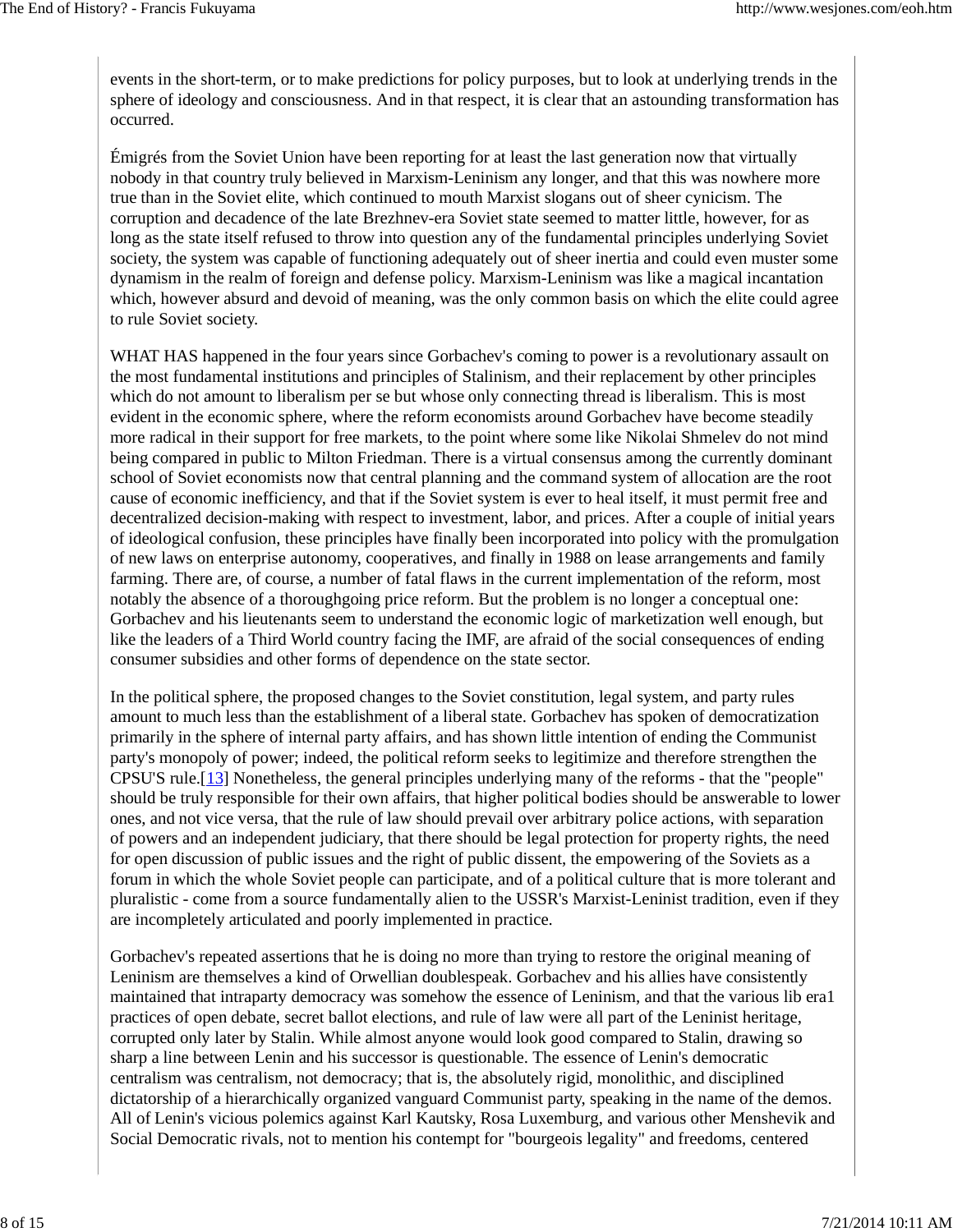around his profound conviction that a revolution could not be successfully made by a democratically run organization.

Gorbachev's claim that he is seeking to return to the true Lenin is perfectly easy to understand: having fostered a thorough denunciation of Stalinism and Brezhnevism as the root of the USSR's present predicament, he needs some point in Soviet history on which to anchor the legitimacy of the CPSU'S continued rule. But Gorbachev's tactical requirements should not blind us to the fact that the democratizing and decentralizing principles which he has enunciated in both the economic and political spheres are highly subversive of some of the most fundamental precepts of both Marxism and Leninism. Indeed, if the bulk of the present economic reform proposals were put into effect, it is hard to know how the Soviet economy would be more socialist than those of other Western countries with large public sectors.

The Soviet Union could in no way be described as a liberal or democratic country now, nor do I think that it is terribly likely that perestroika will succeed such that the label will be thinkable any time in the near future. But at the end of history it is not necessary that all societies become successful liberal societies, merely that they end their ideological pretensions of representing different and higher forms of human society. And in this respect I believe that something very important has happened in the Soviet Union in the past few years: the criticisms of the Soviet system sanctioned by Gorbachev have been so thorough and devastating that there is very little chance of going back to either Stalinism or Brezhnevism in any simple way. Gorbachev has finally permitted people to say what they had privately understood for many years, namely, that the magical incantations of Marxism-Leninism were nonsense, that Soviet socialism was not superior to the West in any respect but was in fact a monumental failure. The conservative opposition in the USSR, consisting both of simple workers afraid of unemployment and inflation and of party officials fearful of losing their jobs and privileges, is outspoken and may be strong enough to force Gorbachev's ouster in the next few years. But what both groups desire is tradition, order, and authority; they manifest no deep commitment to Marxism-Leninism, except insofar as they have invested much of their own lives in it.[14] For authority to be restored in the Soviet Union after Gorbachev's demolition work, it must be on the basis of some new and vigorous ideology which has not yet appeared on the horizon.

IF WE ADMIT for the moment that the fascist and communist challenges to liberalism are dead, are there any other ideological competitors left? Or put another way, are there contradictions in liberal society beyond that of class that are not resolvable? Two possibilities suggest themselves, those of religion and nationalism.

The rise of religious fundamentalism in recent years within the Christian, Jewish, and Muslim traditions has been widely noted. One is inclined to say that the revival of religion in some way attests to a broad unhappiness with the impersonality and spiritual vacuity of liberal consumerist societies. Yet while the emptiness at the core of liberalism is most certainly a defect in the ideology - indeed, a flaw that one does not need the perspective of religion to recognize $[15]$  - it is not at all clear that it is remediable through politics. Modern liberalism itself was historically a consequence of the weakness of religiously-based societies which, failing to agree on the nature of the good life, could not provide even the minimal preconditions of peace and stability. In the contemporary world only Islam has offered a theocratic state as a political alternative to both liberalism and communism. But the doctrine has little appeal for non-Muslims, and it is hard to believe that the movement will take on any universal significance. Other less organized religious impulses have been successfully satisfied within the sphere of personal life that is permitted in liberal societies.

The other major "contradiction" potentially unresolvable by liberalism is the one posed by nationalism and other forms of racial and ethnic consciousness. It is certainly true that a very large degree of conflict since the Battle of Jena has had its roots in nationalism. Two cataclysmic world wars in this century have been spawned by the nationalism of the developed world in various guises, and if those passions have been muted to a certain extent in postwar Europe, they are still extremely powerful in the Third World.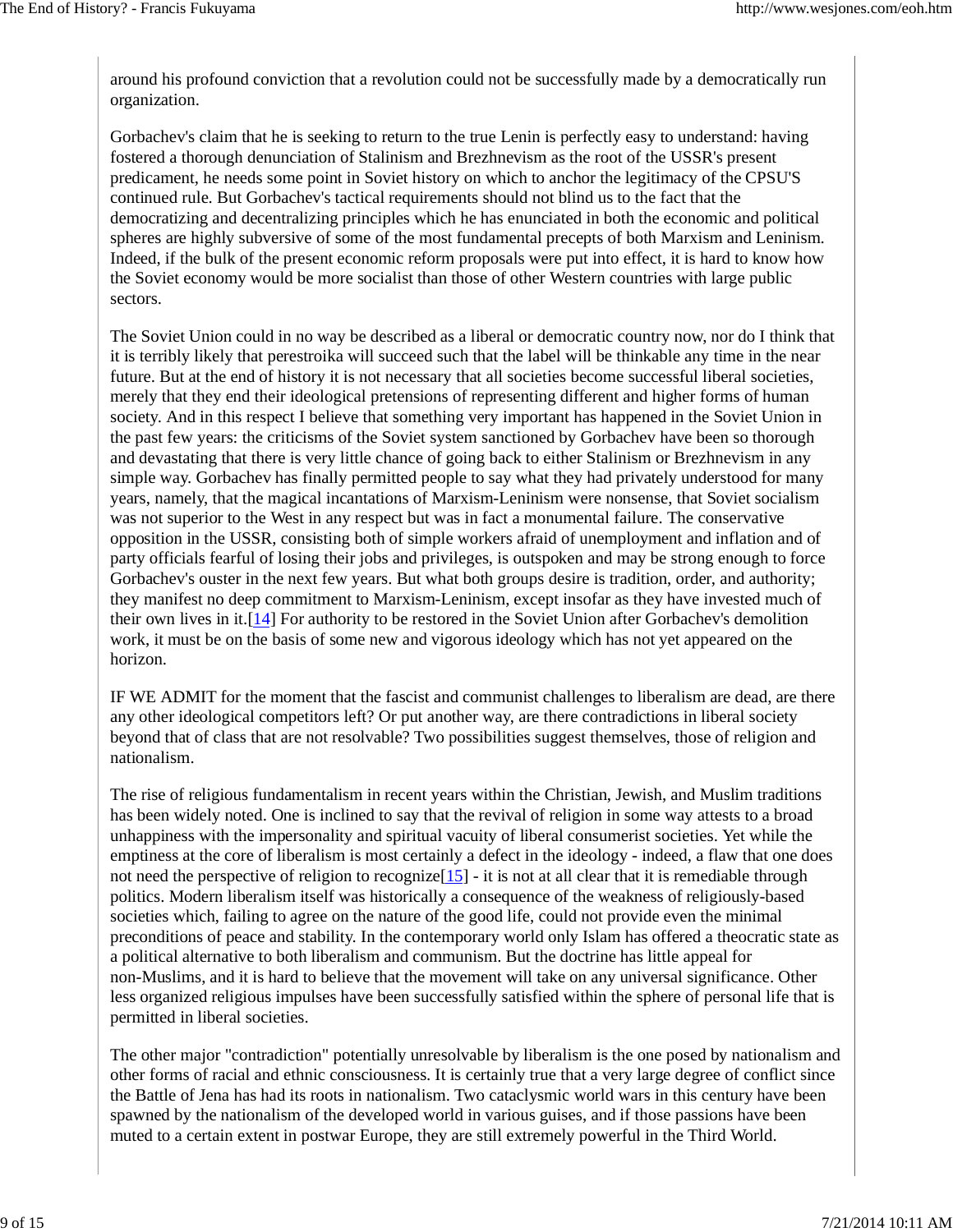Nationalism has been a threat to liberalism historically in Germany, and continues to be one in isolated parts of "post-historical" Europe like Northern Ireland.

But it is not clear that nationalism rep resents an irreconcilable contradiction in the heart of liberalism. In the first place, nationalism is not one single phenomenon but several, ranging from mild cultural nostalgia to the highly organized and elaborately articulated doctrine of National Socialism. Only systematic nationalisms of the latter sort can qualify as a formal ideology on the level of liberalism or communism. The vast majority of the world's nationalist movements do not have a political program beyond the negative desire of independence from some other group or people, and do not offer anything like a comprehensive agenda for socio-economic organization. As such, they are compatible with doctrines and ideologies that do offer such agendas. While they may constitute a source of conflict for liberal societies, this conflict does not arise from liberalism itself so much as from the fact that the liberalism in question is incomplete. Certainly a great deal of the world's ethnic and nationalist tension can be explained in terms of peoples who are forced to live in unrepresentative political systems that they have not chosen.

While it is impossible to rule out the sudden appearance of new ideologies or previously unrecognized contradictions in liberal societies, then, the present world seems to confirm that the fundamental principles of sociopolitical organization have not advanced terribly far since 1806. Many of the wars and revolutions fought since that time have been undertaken in the name of ideologies which claimed to be more advanced than liberalism, but whose pretensions were ultimately unmasked by history. In the meantime, they have helped to spread the universal homogenous state to the point where it could have a significant effect on the overall character of international relations.

#### **IV**

WHAT ARE the implications of the end of history for international relations? Clearly, the vast bulk of the Third World remains very much mired in history, and will be a terrain of conflict for many years to come. But let us focus for the time being on the larger and more developed states of the world who after all account for the greater part of world politics. Russia and China are not likely to join the developed nations of the West as liberal societies any time in the foreseeable future, but suppose for a moment that Marxism-Leninism ceases to be a factor driving the foreign policies of these states - a prospect which, if not yet here, the last few years have made a real possibility. How will the overall characteristics of a de-ideologized world differ from those of the one with which we are familiar at such a hypothetical juncture?

The most common answer is - not very much. For there is a very widespread belief among many observers of international relations that underneath the skin of ideology is a hard core of great power national interest that guarantees a fairly high level of competition and conflict between nations. Indeed, according to one academically popular school of international relations theory, conflict inheres in the international system as such, and to understand the prospects for conflict one must look at the shape of the system - for example, whether it is bipolar or multipolar - rather than at the specific character of the nations and regimes that constitute it. This school in effect applies a Hobbesian view of politics to international relations, and assumes that aggression and insecurity are universal characteristics of human societies rather than the product of specific historical circumstances.

Believers in this line of thought take the relations that existed between the participants in the classical nineteenth century European balance of power as a model for what a de-ideologized contemporary world would look like. Charles Krauthammer, for example, recently explained that if as a result of Gorbachev's reforms the USSR is shorn of Marxist-Leninist ideology, its behavior will revert to that of nineteenth century imperial Russia.[16] While he finds this more reassuring than the threat posed by a communist Russia, he implies that there will still be a substantial degree of competition and conflict in the international system, just as there was say between Russia and Britain or Wilhelmine Germany in the last century. This is, of course, a convenient point of view for people who want to admit that something major is changing in the Soviet Union, but do not want to accept responsibility for recommending the radical policy redirection implicit in such a view. But is it true?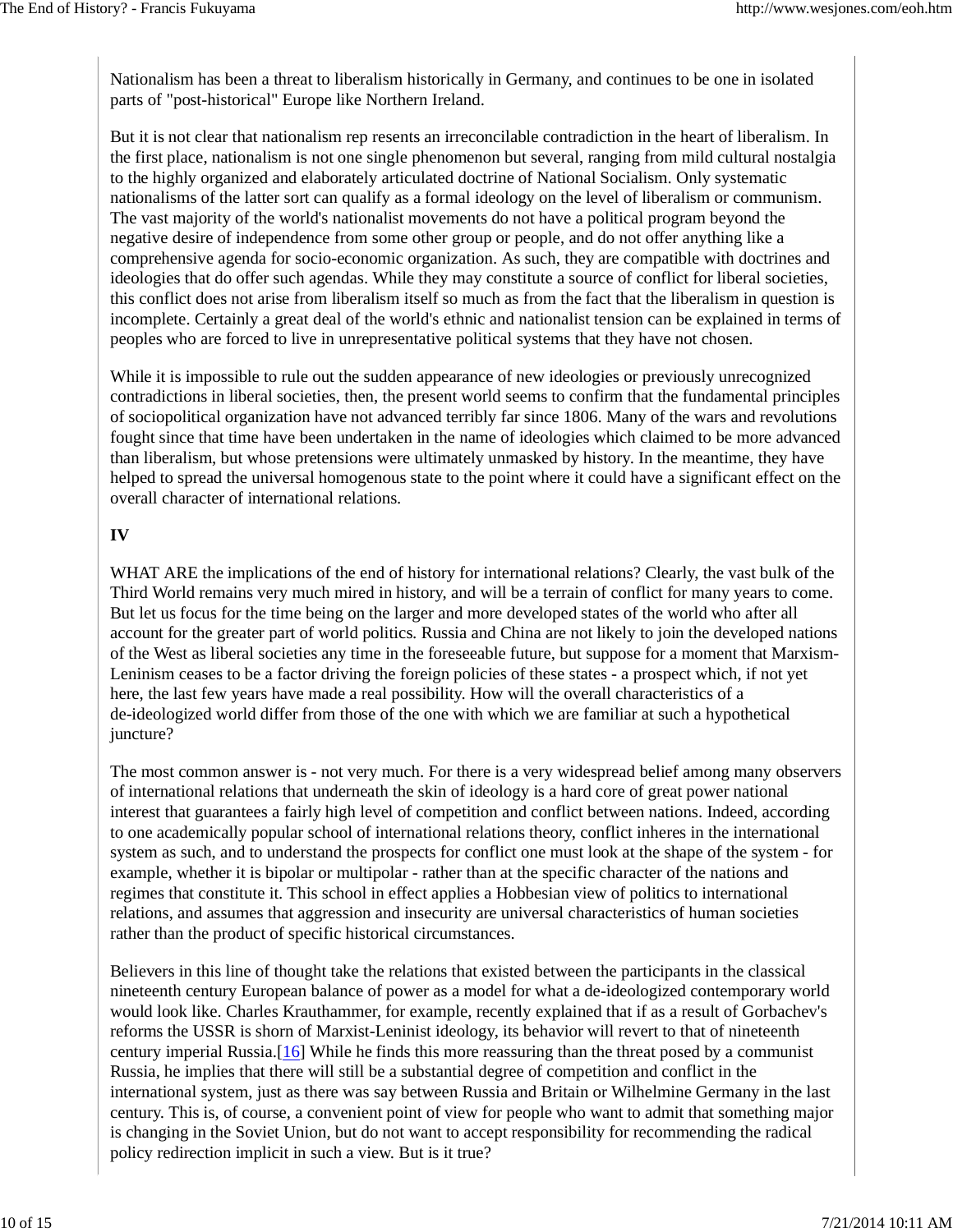In fact, the notion that ideology is a superstructure imposed on a substratum of permanent great power interest is a highly questionable proposition. For the way in which any state defines its national interest is not universal but rests on some kind of prior ideological basis, just as we saw that economic behavior is determined by a prior state of consciousness. In this century, states have adopted highly articulated doctrines with explicit foreign policy agendas legitimizing expansionism, like Marxism-Leninism or National Socialism.

THE EXPANSIONIST and competitive behavior of nineteenth-century European states rested on no less ideal a basis; it just so happened that the ideology driving it was less explicit than the doctrines of the twentieth century. For one thing, most "liberal" European societies were illiberal insofar as they believed in the legitimacy of imperialism, that is, the right of one nation to rule over other nations without regard for the wishes of the ruled. The justifications for imperialism varied from nation to nation, from a crude belief in the legitimacy of force, particularly when applied to non-Europeans, to the White Man's Burden and Europe's Christianizing mission, to the desire to give people of color access to the culture of Rabelais and Moliere. But whatever the particular ideological basis, every "developed" country believed in the acceptability of higher civilizations ruling lower ones - including, incidentally, the United States with regard to the Philippines. This led to a drive for pure territorial aggrandizement in the latter half of the century and played no small role in causing the Great War.

The radical and deformed outgrowth of nineteenth-century imperialism was German fascism, an ideology which justified Germany's right not only to rule over non-European peoples, but over all non-German ones. But in retrospect it seems that Hitler represented a diseased bypath in the general course of European development, and since his fiery defeat, the legitimacy of any kind of territorial aggrandizement has been thoroughly discredited.[17] Since the Second World War, European nationalism has been defanged and shorn of any real relevance to foreign policy, with the consequence that the nineteenth-century model of great power behavior has become a serious anachronism. The most extreme form of nationalism that any Western European state has mustered since 1945 has been Gaullism, whose self-assertion has been confined largely to the realm of nuisance politics and culture. International life for the part of the world that has reached the end of history is far more preoccupied with economics than with politics or strategy.

The developed states of the West do maintain defense establishments and in the postwar period have competed vigorously for influence to meet a worldwide communist threat. This behavior has been driven, however, by an external threat from states that possess overtly expansionist ideologies, and would not exist in their absence. To take the "neo-realist" theory seriously, one would have to believe that "natural" competitive behavior would reassert itself among the OECD states were Russia and China to disappear from the face of the earth. That is, West Germany and France would arm themselves against each other as they did in the 193Os, Australia and New Zealand would send military advisers to block each others' advances in Africa, and the U.S.-Canadian border would become fortified. Such a prospect is, of course, ludicrous: minus Marxist-Leninist ideology, we are far more likely to see the "Common Marketization" of world politics than the disintegration of the EEC into nineteenth-century competitiveness. Indeed, as our experiences in dealing with Europe on matters such as terrorism or Libya prove, they are much further gone than we down the road that denies the legitimacy of the use of force in international politics, even in self-defense.

The automatic assumption that Russia shorn of its expansionist communist ideology should pick up where the czars left off just prior to the Bolshevik Revolution is therefore a curious one. It assumes that the evolution of human consciousness has stood still in the meantime, and that the Soviets, while picking up currently fashionable ideas in the realm of economics, will return to foreign policy views a century out of date in the rest of Europe. This is certainly not what happened to China after it began its reform process. Chinese competitiveness and expansionism on the world scene have virtually disappeared: Beijing no longer sponsors Maoist insurgencies or tries to cultivate influence in distant African countries as it did in the 1960s. This is not to say that there are not troublesome aspects to contemporary Chinese foreign policy, such as the reckless sale of ballistic missile technology in the Middle East; and the PRC continues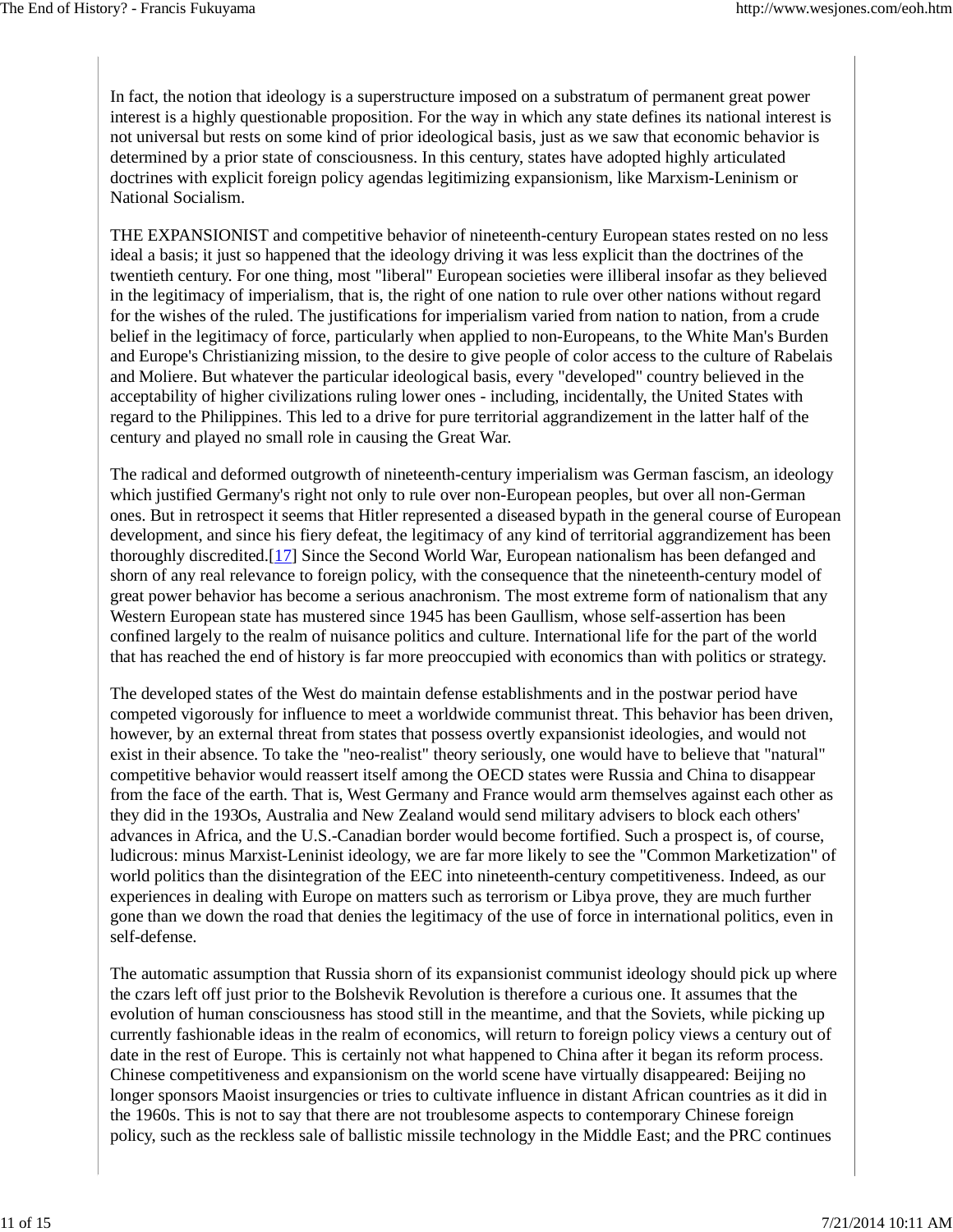to manifest traditional great power behavior in its sponsorship of the Khmer Rouge against Vietnam. But the former is explained by commercial motives and the latter is a vestige of earlier ideologically-based rivalries. The new China far more resembles Gaullist France than pre-World War I Germany.

The real question for the future, however, is the degree to which Soviet elites have assimilated the consciousness of the universal homogenous state that is post-Hitler Europe. From their writings and from my own personal contacts with them, there is no question in my mind that the liberal Soviet intelligentsia rallying around Gorbachev have arrived at the end-of-history view in a remarkably short time, due in no small measure to the contacts they have had since the Brezhnev era with the larger European civilization around them. "New political thinking," the general rubric for their views, describes a world dominated by economic concerns, in which there are no ideological grounds for major conflict between nations, and in which, consequently, the use of military force becomes less legitimate. As Foreign Minister Shevardnadze put it in mid-1988:

The struggle between two opposing systems is no longer a determining tendency of the present-day era. At the modern stage, the ability to build up material wealth at an accelerated rate on the basis of front-ranking science and high-level techniques and technology, and to distribute it fairly, and through joint efforts to restore and protect the resources necessary for mankind's survival acquires decisive importance. [18]

The post-historical consciousness represented by "new thinking" is only one possible future for the Soviet Union, however. There has always been a very strong current of great Russian chauvinism in the Soviet Union, which has found freer expression since the advent of *glasnost*. It may be possible to return to traditional Marxism-Leninism for a while as a simple rallying point for those who want to restore the authority that Gorbachev has dissipated. But as in Poland, Marxism-Leninism is dead as a mobilizing ideology: under its banner people cannot be made to work harder, and its adherents have lost confidence in themselves. Unlike the propagators of traditional Marxism-Leninism, however, ultranationalists in the USSR believe in their Slavophile cause passionately, and one gets the sense that the fascist alternative is not one that has played itself out entirely there.

The Soviet Union, then, is at a fork in the road: it can start down the path that was staked out by Western Europe forty-five years ago, a path that most of Asia has followed, or it can realize its own uniqueness and remain stuck in history. The choice it makes will be highly important for us, given the Soviet Union's size and military strength, for that power will continue to preoccupy us and slow our realization that we have already emerged on the other side of history.

#### **V**

THE PASSING of Marxism-Leninism first from China and then from the Soviet Union will mean its death as a living ideology of world historical significance. For while there may be some isolated true believers left in places like Managua, Pyongyang, or Cambridge, Massachusetts, the fact that there is not a single large state in which it is a going concern undermines completely its pretensions to being in the vanguard of human history. And the death of this ideology means the growing "Common Marketization" of international relations, and the diminution of the likelihood of large-scale conflict between states.

This does not by any means imply the end of international conflict per se. For the world at that point would be divided between a part that was historical and a part that was post-historical. Conflict between states still in history, and between those states and those at the end of history, would still be possible. There would still be a high and perhaps rising level of ethnic and nationalist violence, since those are impulses incompletely played out, even in parts of the post-historical world. Palestinians and Kurds, Sikhs and Tamils, Irish Catholics and Walloons, Armenians and Azeris, will continue to have their unresolved grievances. This implies that terrorism and wars of national liberation will continue to be an important item on the international agenda. But large-scale conflict must involve large states still caught in the grip of history, and they are what appear to be passing from the scene.

The end of history will be a very sad time. The struggle for recognition, the willingness to risk one's life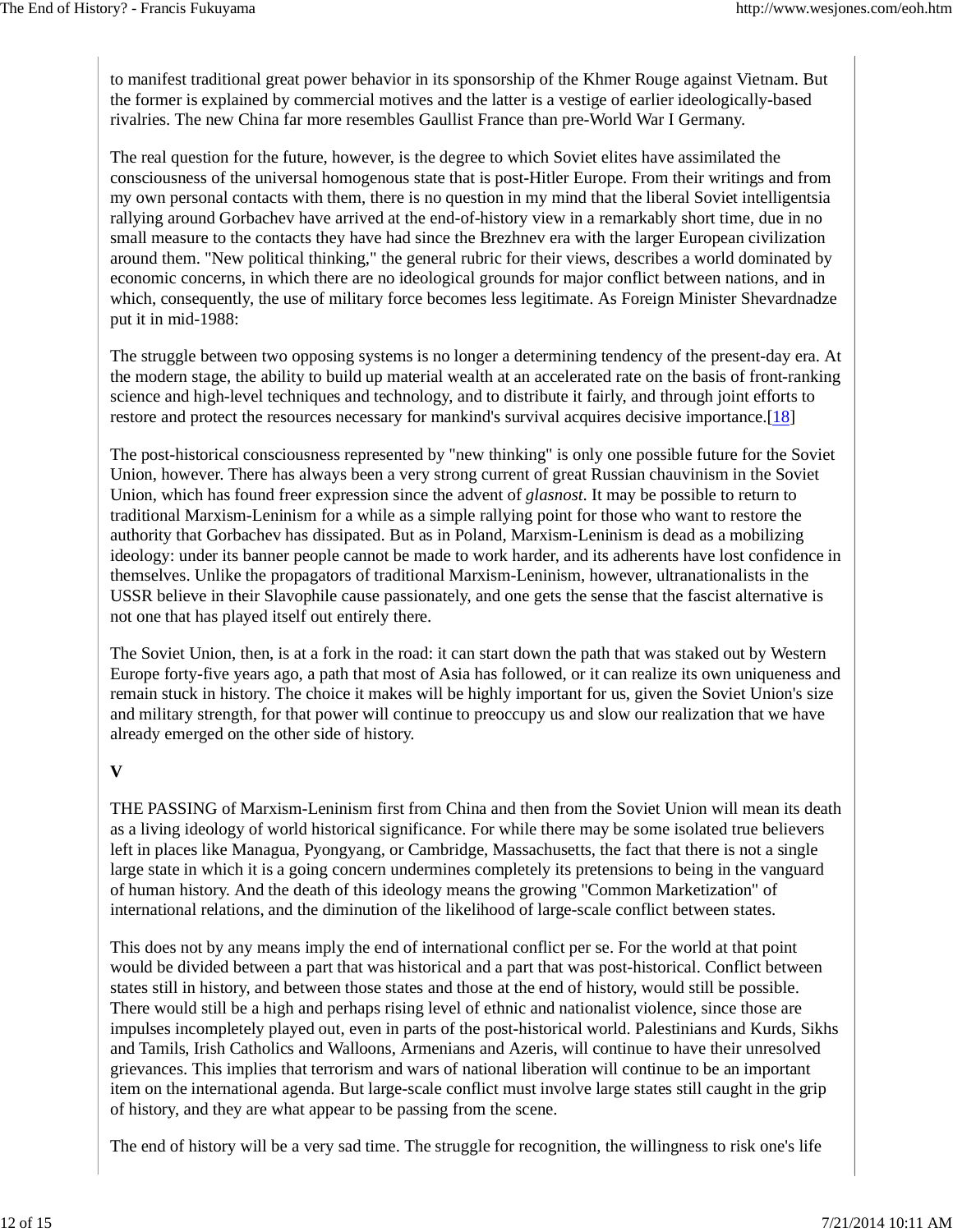for a purely abstract goal, the worldwide ideological struggle that called forth daring, courage, imagination, and idealism, will be replaced by economic calculation, the endless solving of technical problems, environmental concerns, and the satisfaction of sophisticated consumer demands. In the post-historical period there will be neither art nor philosophy, just the perpetual caretaking of the museum of human history. I can feel in myself, and see in others around me, a powerful nostalgia for the time when history existed. Such nostalgia, in fact, will continue to fuel competition and conflict even in the post-historical world for some time to come. Even though I recognize its inevitability, I have the most ambivalent feelings for the civilization that has been created in Europe since 1945, with its north Atlantic and Asian offshoots. Perhaps this very prospect of centuries of boredom at the end of history will serve to get history started once again.

**Notes:**

1. Kojève's best known work is his *Introduction à la lecture de Hegel* (Paris: Editions Gallimard, 1947), which is a transcript of the Ecole Practique lectures from the 1930's. This book is available in English entitled *Introduction to the Reading of Hegel* arranged by Raymond Queneau, edited by Allan Bloom, and translated by James Nichols (New York: Basic Books, 1969). (back to text)

2. In this respect Kojève stands in sharp contrast to contemporary German interpreters of Hegel like Herbert Marcuse who, being more sympathetic to Marx, regarded Hegel ultimately as an historically bound and incomplete philosopher. (back to text)

3. Kojève alternatively identified the end of history with the postwar "American way of life," toward which he thought the Soviet Union was moving as well. (back to text)

4. This notion was expressed in the famous aphorism from the preface to the *Philosophy of History* to the effect that "everything that is rational is real, and everything that is real is rational." (back to text)

5. Indeed, for Hegel the very dichotomy between the ideal and material worlds was itself only an apparent one that was ultimately overcome by the self-conscious subject; in his system, the material world is itself only an aspect of mind. (back to text)

6. In fact, modern economists, recognizing that man does not always behave as a *profit*-maximizer, posit a "utility" function, utility being either income or some other good that can be maximized: leisure, sexual satisfaction, or the pleasure of philosophizing. That profit must be replaced with a value like utility indicates the cogency of the idealist perspective. (back to text)

7. One need look no further than the recent performance of Vietnamese immigrants in the U.S. school system when compared to their black of Hispanic classmates to realize that culture and consciousness are absolutely crucial to explain not only economic behavior but virtually every other important aspect of life as well. (back to text)

8. I understand that a full explanation of the origins of the reform movements in China and Russia is a good deal more complicated than this simple formula would suggest. The Soviet reform, for example, was motivated in good measure by Moscow's sense of insecurity in the technological-military realm. Nonetheless, neither country ion the eve of its reforms was in such a state of material crisis that one could have predicted the surprising reform paths ultimately taken. (back to text)

9. It is still not clear whether the Soviet people are as "Protestant" as Gorbachev and will follow him down that path. (back to text)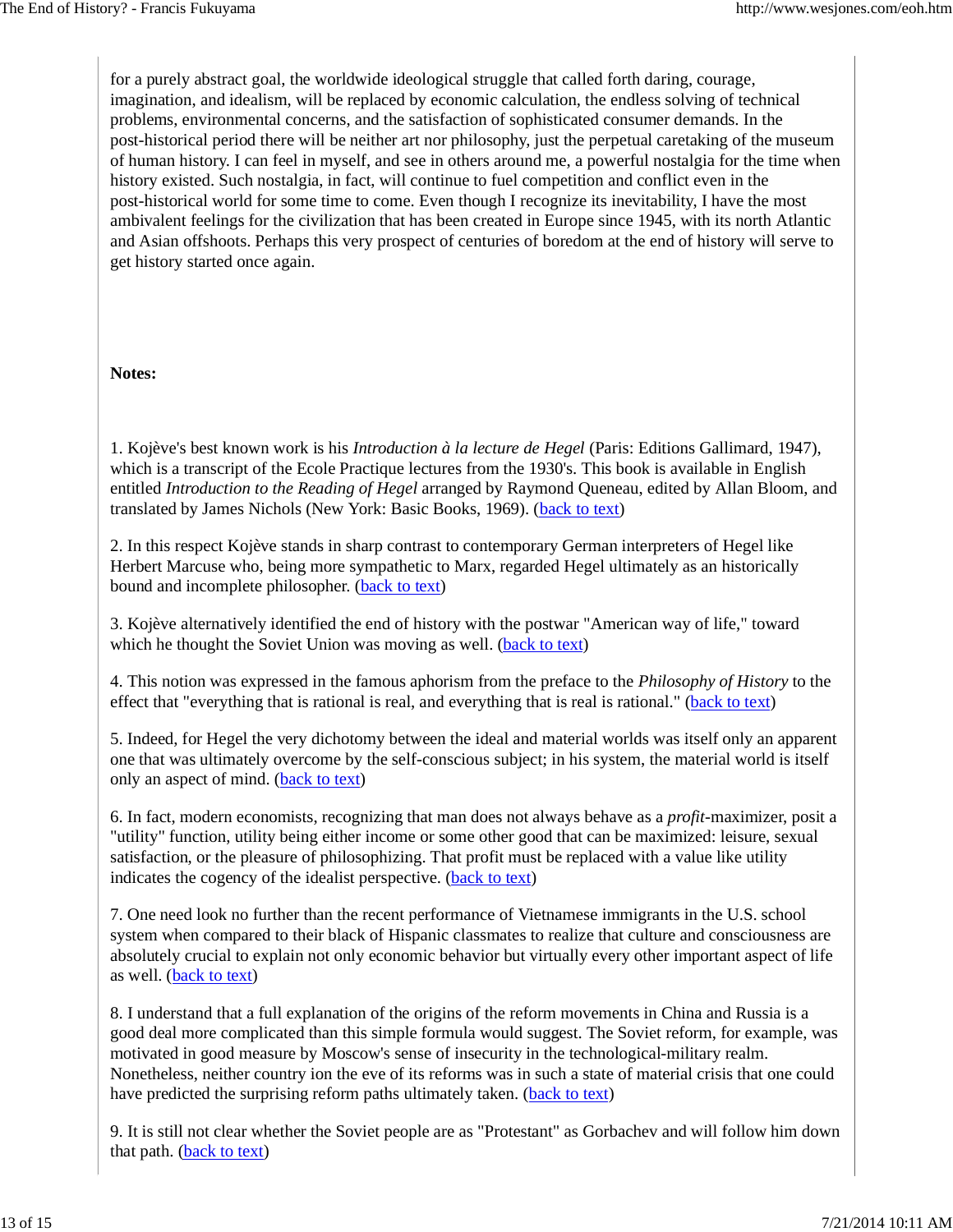10. The internal politics of the Byzantine Empire at the time of Justinian revolved around a conflict between the so-called monophysites and monothelites, who believed that the unity of the Holy Trinity was alternatively one of nature or of will. This conflict corresponded to some extent to one between proponents of different racing teams in the Hippodrome in Byzantium and led to a not insignificant level of political violence. Modern historians would tend to seek the roots of such conflicts in antagonisms between social classes or some other modern economic category, being unwilling to believe that men would kill each other over the nature of the Trinity. (back to text)

11. I am not using the term "fascism" here in its most precise sense, fully aware of the frequent misuse of this term to denounce anyone to the right of the user. "Fascism" here denotes nay organized ultra nationalist movement with universalistic pretensions - not universalistic with regard to its nationalism, of course, since the latter is exclusive by definition, but with regard to the movement's belief in its right to rule other people. Hence Imperial Japan would qualify as fascist while former strongman Stoessner's Paraguay or Pinochet's Chile would not. Obviously fascist ideologies cannot be universalistic in the sense of Marxism or liberalism, but the structure of the doctrine can be transferred from country to country. (back to text)

12. I use the example of Japan with some caution, since Kojève late in his life came to conclude that Japan, with its culture based on purely formal arts, proved that the universal homogenous state was not victorious and that history had perhaps not ended. See the long note at the end of the second edition of *Introduction à la Lecture de Hegel*, 462-3. (back to text)

13. This is not true in Poland and Hungary, however, whose Communist parties have taken moves toward true power sharing and pluralism. (back to text)

14. This is particularly true of the leading Soviet conservative, former Second Secretary Yegor Ligachev, who has publicly recognized many of the deep defects of the Brezhnev period. (back to text)

15. I am thinking particularly of Rousseau and the Western philosophical tradition that flows from him that was highly critical of Lockean or Hobbesian liberalism, though one could criticize liberalism from the standpoint of classical political philosophy as well. (back to text)

16. See his article, "Beyond the Cold War," New Republic, December 19, 1988. (back to text)

17. It took European colonial powers like France several years after the war to admit the illegitimacy of their empires, but decolonialization was an inevitable consequence of the Allied victory which had been based on the promise of a restoration of democratic freedoms. (back to text)

18. Vestnik Ministerstva Inostrannikh Del SSSR no. 15 (August 1988), 27-46. "New thinking" does of course serve a propagandistic purpose in persuading Western audiences of Soviet good intentions. But the fact that it is good propaganda does not mean that is formulators do not take many of its ideas seriously. (back to text)

\*\* Summer 1989, *The National Interest*.

**\*** Francis Fukuyama is deputy director of the State Department's policy planning staff and former analyst at the RAND Corporation. This article is based on a lecture presented at the University of Chicago's John M. Olin Center and to Nathan Tarcov and Allan Bloom for their support in this and many earlier endeavors. The opinions expresses in this article do not reflect those of the